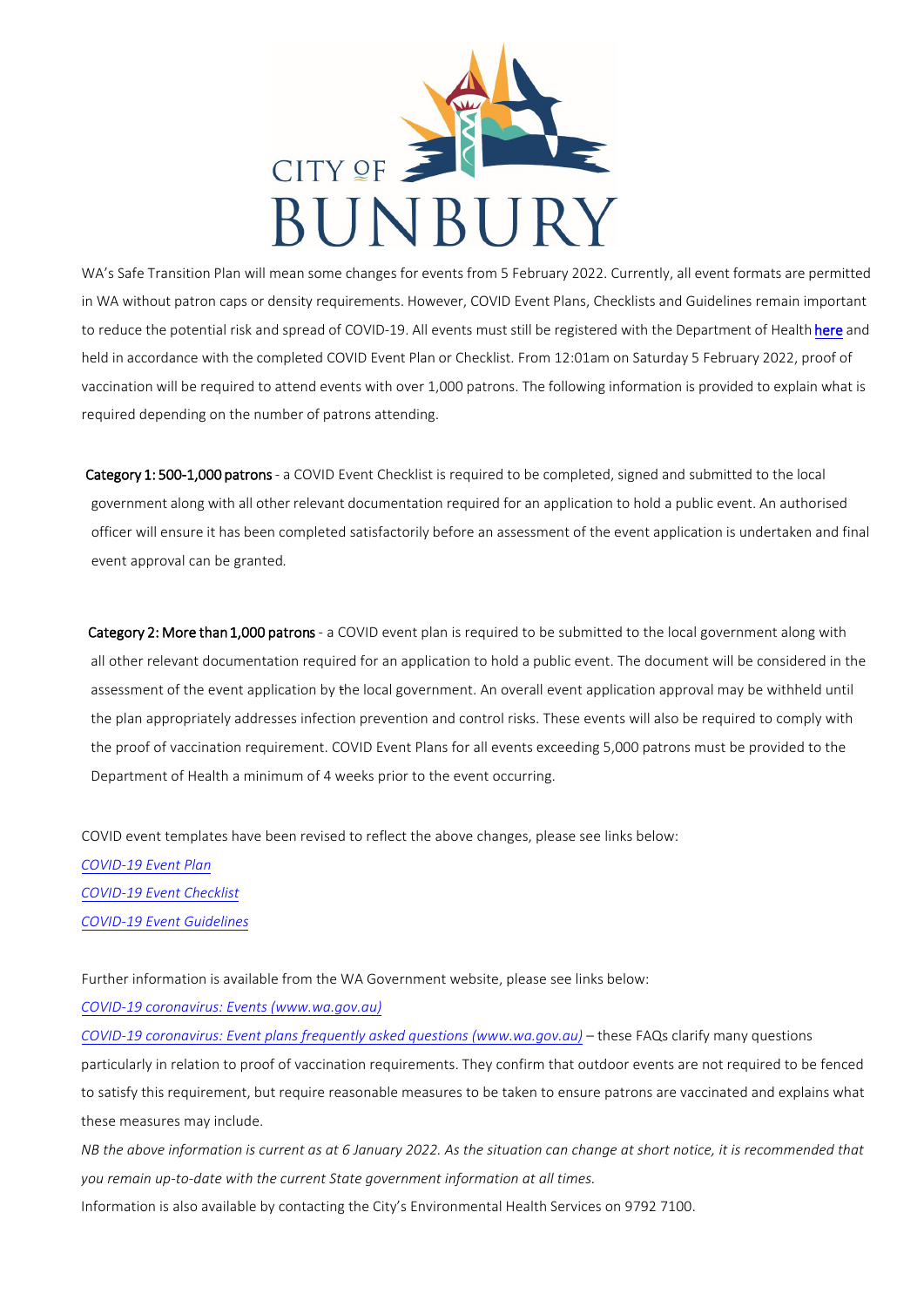

*This form can be saved onto your computer, completed electronically, and then emailed to the City of Bunbury* Please note that an event is not approved until the City of Bunbury is satisfied that event organisers have met all conditions of the application, and approval has been granted in writing in the form of a permit. This application form must be completed for all events that will either be open to the general public, or any events as advised by the Events team.

| <b>Applicant Details</b>                                                                                                                                                                                                                                                                                                                                                          |                                                                                                |                                        |  |  |  |
|-----------------------------------------------------------------------------------------------------------------------------------------------------------------------------------------------------------------------------------------------------------------------------------------------------------------------------------------------------------------------------------|------------------------------------------------------------------------------------------------|----------------------------------------|--|--|--|
| Organisation (if applicable)                                                                                                                                                                                                                                                                                                                                                      |                                                                                                |                                        |  |  |  |
| <b>Applicants Name</b>                                                                                                                                                                                                                                                                                                                                                            |                                                                                                |                                        |  |  |  |
| Address                                                                                                                                                                                                                                                                                                                                                                           |                                                                                                |                                        |  |  |  |
|                                                                                                                                                                                                                                                                                                                                                                                   |                                                                                                |                                        |  |  |  |
| Email                                                                                                                                                                                                                                                                                                                                                                             | (permits will be emailed, unless no email address is supplied, then the permit will be posted) |                                        |  |  |  |
|                                                                                                                                                                                                                                                                                                                                                                                   | Phone<br><u> 1980 - Johann Barbara, martin a</u>                                               | Mobile Phone                           |  |  |  |
| Have you read the Event Planning Guidelines?<br>(this can be found online in the Events section)                                                                                                                                                                                                                                                                                  | Yes<br>$\Box$                                                                                  | No.<br>$\Box$                          |  |  |  |
| <b>Event Details</b>                                                                                                                                                                                                                                                                                                                                                              |                                                                                                |                                        |  |  |  |
| <b>Event Name</b>                                                                                                                                                                                                                                                                                                                                                                 |                                                                                                |                                        |  |  |  |
| Venue Requested                                                                                                                                                                                                                                                                                                                                                                   | <b>Bicentennial Square</b><br>$\Box$                                                           | Graham Bricknell Music Shell<br>$\Box$ |  |  |  |
|                                                                                                                                                                                                                                                                                                                                                                                   | Queens Garden<br>$\Box$                                                                        | Koombana Foreshore<br>$\Box$           |  |  |  |
|                                                                                                                                                                                                                                                                                                                                                                                   | Koombana North<br>$\Box$                                                                       | Jetty Baths<br>$\Box$                  |  |  |  |
|                                                                                                                                                                                                                                                                                                                                                                                   | Big Swamp Playground<br>П                                                                      | Payne Park<br>$\Box$                   |  |  |  |
|                                                                                                                                                                                                                                                                                                                                                                                   | Hay Park<br>$\Box$                                                                             | <b>Bunbury Recreation Ground</b><br>П  |  |  |  |
|                                                                                                                                                                                                                                                                                                                                                                                   | Pat Usher Foreshore<br>$\Box$                                                                  |                                        |  |  |  |
|                                                                                                                                                                                                                                                                                                                                                                                   | □ Other                                                                                        |                                        |  |  |  |
| Have you checked that this venue and date is available by contacting the Events Team?<br>No <sub>1</sub><br>Yes $\Box$<br>(this booking does not guarantee exclusive use of the requested venue unless you intend on fencing your intended<br>area). If no, please contact the Events Team on 9792 7000 to check venue availability prior to completing this<br>application form. |                                                                                                |                                        |  |  |  |
| Setting up date(s)                                                                                                                                                                                                                                                                                                                                                                | and time(s) from                                                                               | to                                     |  |  |  |

| Setting up date(s) | and time(s) from  | to |  |
|--------------------|-------------------|----|--|
| Event date(s)      | and time (s) from | tο |  |
| Pack down date(s)  | and time (s) from | to |  |
| Type of Event      |                   |    |  |

(Fair, Exhibition, Concert, etc)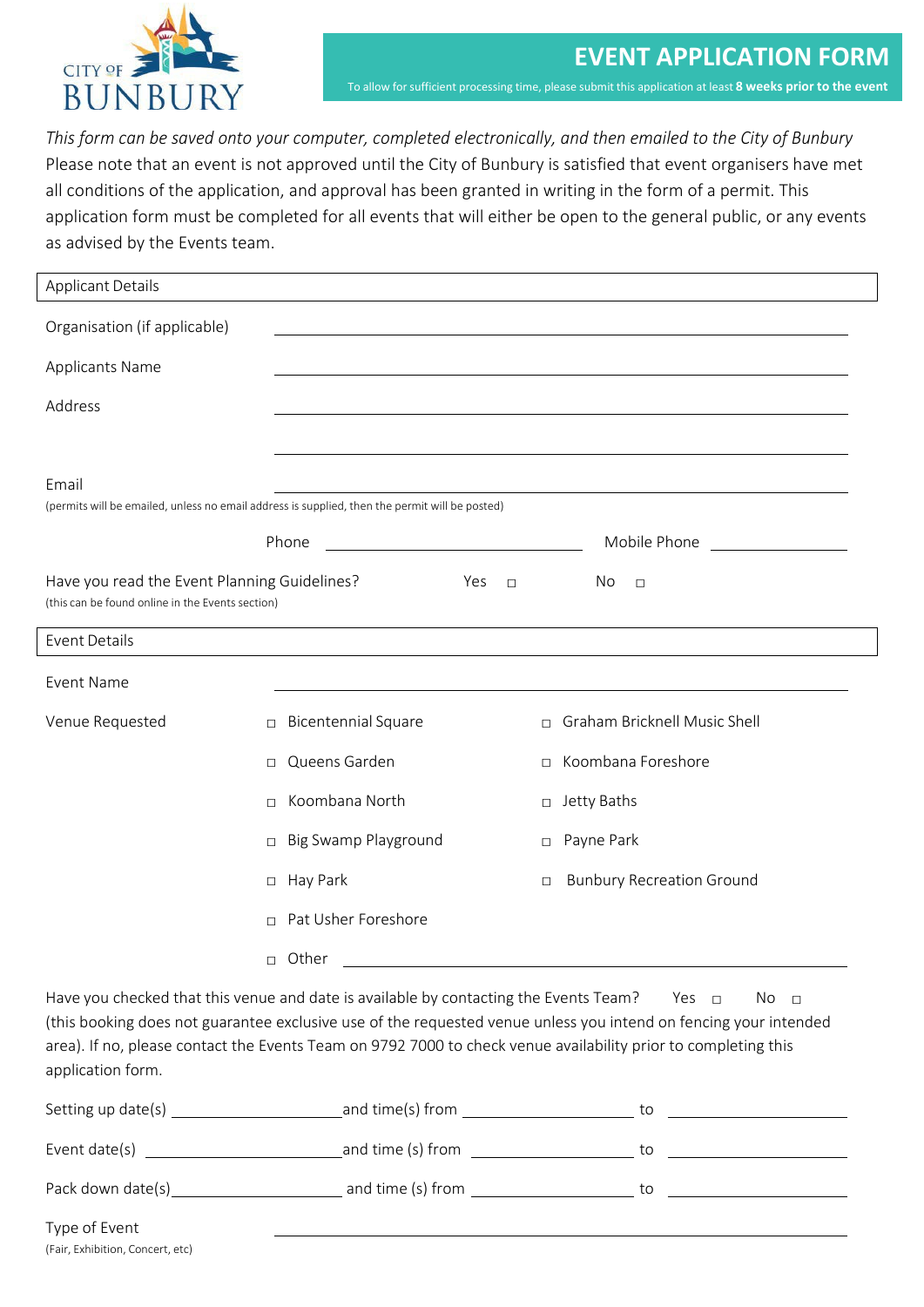| Total anticipated event attendance                                                                                                                                                                                                                                                                                                                                                                                                                             |     |        |     |                                                                                                                  |  |
|----------------------------------------------------------------------------------------------------------------------------------------------------------------------------------------------------------------------------------------------------------------------------------------------------------------------------------------------------------------------------------------------------------------------------------------------------------------|-----|--------|-----|------------------------------------------------------------------------------------------------------------------|--|
| Estimated number of participants/competitors ___________________________________                                                                                                                                                                                                                                                                                                                                                                               |     |        |     |                                                                                                                  |  |
| Brief description of your event                                                                                                                                                                                                                                                                                                                                                                                                                                |     |        |     | and the control of the control of the control of the control of the control of the control of the control of the |  |
| Is entry to your event free to the general public?                                                                                                                                                                                                                                                                                                                                                                                                             | Yes | $\Box$ | No  | $\Box$                                                                                                           |  |
| Is this a ticketed event that the public can attend?                                                                                                                                                                                                                                                                                                                                                                                                           | Yes | $\Box$ | No  | $\Box$                                                                                                           |  |
| If yes to either of the above, a contact number must be provided for public enquiries: ______________________                                                                                                                                                                                                                                                                                                                                                  |     |        |     |                                                                                                                  |  |
| Health Requirements                                                                                                                                                                                                                                                                                                                                                                                                                                            |     |        |     |                                                                                                                  |  |
| Will food or beverages be available at the event?                                                                                                                                                                                                                                                                                                                                                                                                              | Yes | $\Box$ | No  | $\Box$                                                                                                           |  |
| If yes, please consider existing food or beverage vendors who currently trade at your event location prior to engaging<br>additional food vendors. Should there be existing vendors nearby, your event permit may stipulate that temporary food<br>operators must not directly compete with the type of food for sale at these premises. Please note all commercial food<br>vendors are required to be registered as a food business with their local council. |     |        |     |                                                                                                                  |  |
| Separate conditions apply to not-for-profit/community group food vendors (eg fundraising sausage sizzles, etc). Any<br>particular requirements with regard to food vendors for your event will be detailed in your permit.                                                                                                                                                                                                                                     |     |        |     |                                                                                                                  |  |
| Please detail if alcohol will be available at the event?<br>(eg sold or consumed)                                                                                                                                                                                                                                                                                                                                                                              |     |        |     |                                                                                                                  |  |
| If alcohol is to be sold, have you obtained the appropriate Liquor Licence?                                                                                                                                                                                                                                                                                                                                                                                    |     |        | Yes | No<br>$\Box$<br>$\Box$                                                                                           |  |
| If you intend on selling alcohol, you will need to obtain the appropriate Liquor Licence from the Department of Racing,<br>Gaming & Liquor who can be contacted on (08) 9425 1888.                                                                                                                                                                                                                                                                             |     |        |     |                                                                                                                  |  |
| Please tick any of the below which apply to your event, and provide further information about each including                                                                                                                                                                                                                                                                                                                                                   |     |        |     |                                                                                                                  |  |
| number/sizes/suppliers/how items will be secured or erected, etc:                                                                                                                                                                                                                                                                                                                                                                                              |     |        |     |                                                                                                                  |  |
| Will there be animals at the event such as petting zoos, horse rides, camel rides, etc?<br>$\Box$                                                                                                                                                                                                                                                                                                                                                              |     |        |     |                                                                                                                  |  |
| Will there be fireworks or other pyrotechnics?<br>$\Box$                                                                                                                                                                                                                                                                                                                                                                                                       |     |        |     |                                                                                                                  |  |
| Have you arranged security or crowd controllers?<br>$\Box$                                                                                                                                                                                                                                                                                                                                                                                                     |     |        |     |                                                                                                                  |  |
| Will there be amplified sound such as recorded or live music, busking, PA announcements, etc?<br>$\Box$                                                                                                                                                                                                                                                                                                                                                        |     |        |     |                                                                                                                  |  |
| If amplified sound, duration of amplified sound (eg occasional, regular, constant)<br>$\Box$                                                                                                                                                                                                                                                                                                                                                                   |     |        |     |                                                                                                                  |  |
| Are you installing tents or marquees?<br>$\Box$                                                                                                                                                                                                                                                                                                                                                                                                                |     |        |     |                                                                                                                  |  |
| Are you installing stalls or stages?<br>□                                                                                                                                                                                                                                                                                                                                                                                                                      |     |        |     |                                                                                                                  |  |
| Are you installing temporary fencing or barriers?<br>$\Box$                                                                                                                                                                                                                                                                                                                                                                                                    |     |        |     |                                                                                                                  |  |

□ Are you installing lighting towers?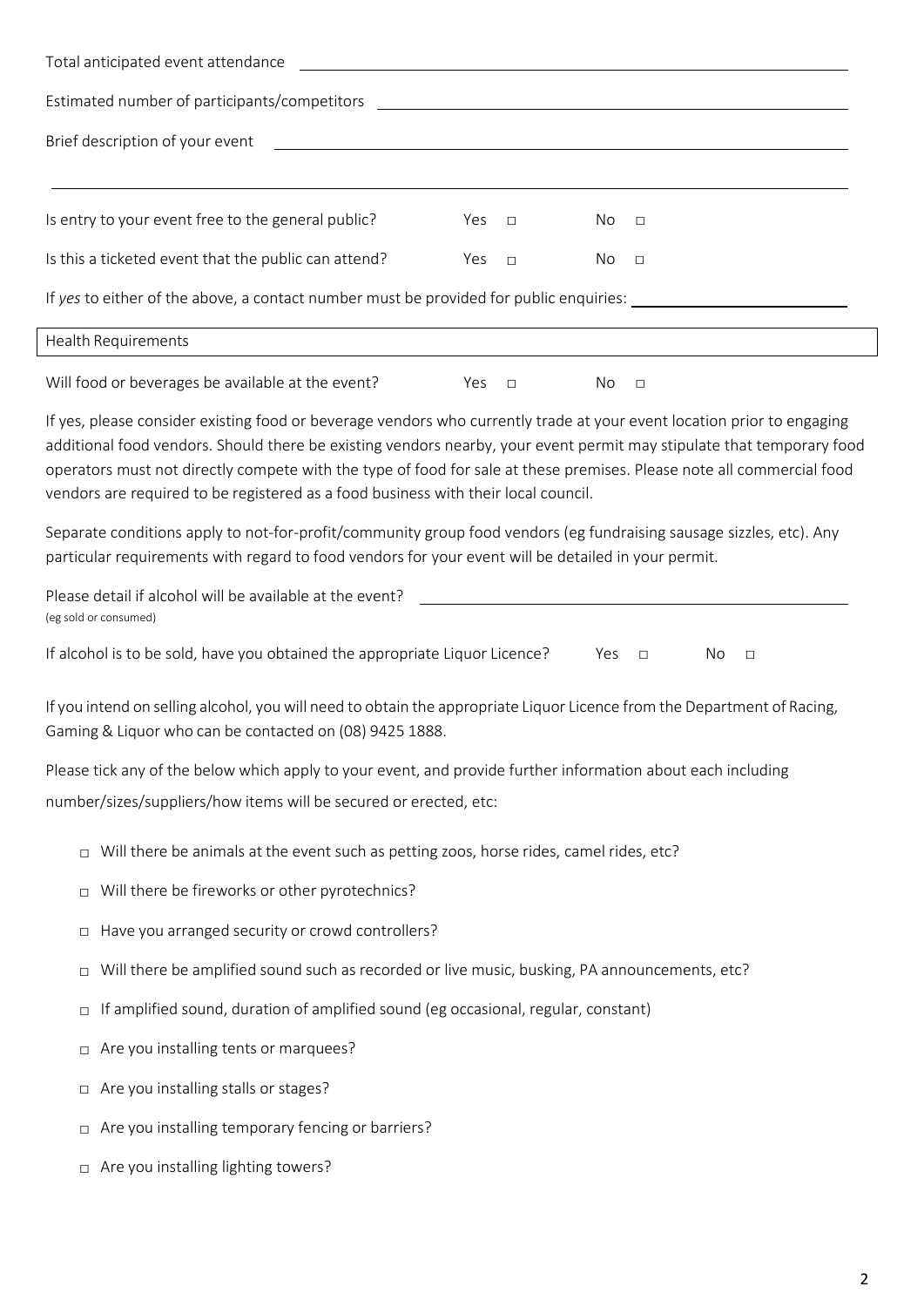- $\Box$  Will there be bouncy castles or inflatables?
- □ Will there be amusements/rides?
- $\Box$  List any other infrastructure you will be installing for use at the event

Further information for any of the above marked as applicable to your event:

The table below shows toilet figures for events where alcohol is available. If alcohol is not available, then reduce the requirements in the table below by 50%.

| Total           | Male Facilities |                 | <b>Female Facilities</b> | Accessible |                |                |
|-----------------|-----------------|-----------------|--------------------------|------------|----------------|----------------|
| Attendance      | WC's            | Urinal Metres   | Hand Basin               | WC's       | Hand Basin     | Toilets        |
| $0 - 1000$      | 2               | 1.5m            |                          | 5          |                |                |
| $1000 - 2000$   | 3               | 3m              | $\mathcal{P}$            | 10         | 2              |                |
| $2000 - 3000$   | 4               | 4.5m            | 3                        | 15         | 3              |                |
| $3000 - 4000$   | 5               | 6 <sub>m</sub>  | 4                        | 20         | 4              |                |
| $4000 - 5000$   | 6               | 7.5m            | .5                       | 25         | 5              |                |
| $5000 - 6000$   | 7               | 9m              | 5                        | 30         | 6              | $\overline{2}$ |
| $6000 - 7000$   | 8               | 10.5m           | 6                        | 35         | $\overline{7}$ |                |
| $7000 - 8000$   | 9               | 12 <sub>m</sub> | 7                        | 40         | 8              |                |
| $8000 - 9000$   | 10              | 13.5m           | 8                        | 45         | 9              |                |
| $9000 - 10,000$ | 11              | 15m             | 9                        | 50         | 10             |                |

Please advise the number of additional toilets you will be providing (if applicable)

Please advise the number of accessible (toilet for people with disabilities) toilets you will be providing

Power is only available at Bicentennial Square, Graham Bricknell Music Shell, and Koombana Foreshore. If your event is to be held at one of these locations, and you require access to power, please list all electrical equipment being used, including amperage requirements

Open Space

| Do you require the reticulation to be turned off?<br>(applicable only to events being held – including set up and pack down – between the hours of 8pm and 7am)<br>Fees apply | Yes |  | NΩ | П |  |
|-------------------------------------------------------------------------------------------------------------------------------------------------------------------------------|-----|--|----|---|--|
| Do you require the reticulation to be marked?                                                                                                                                 | Yes |  | ΝO | П |  |
| (applicable only to infrastructure piercing the ground with tent pegs exceeding 200mm)                                                                                        |     |  |    |   |  |
| Fees apply                                                                                                                                                                    |     |  |    |   |  |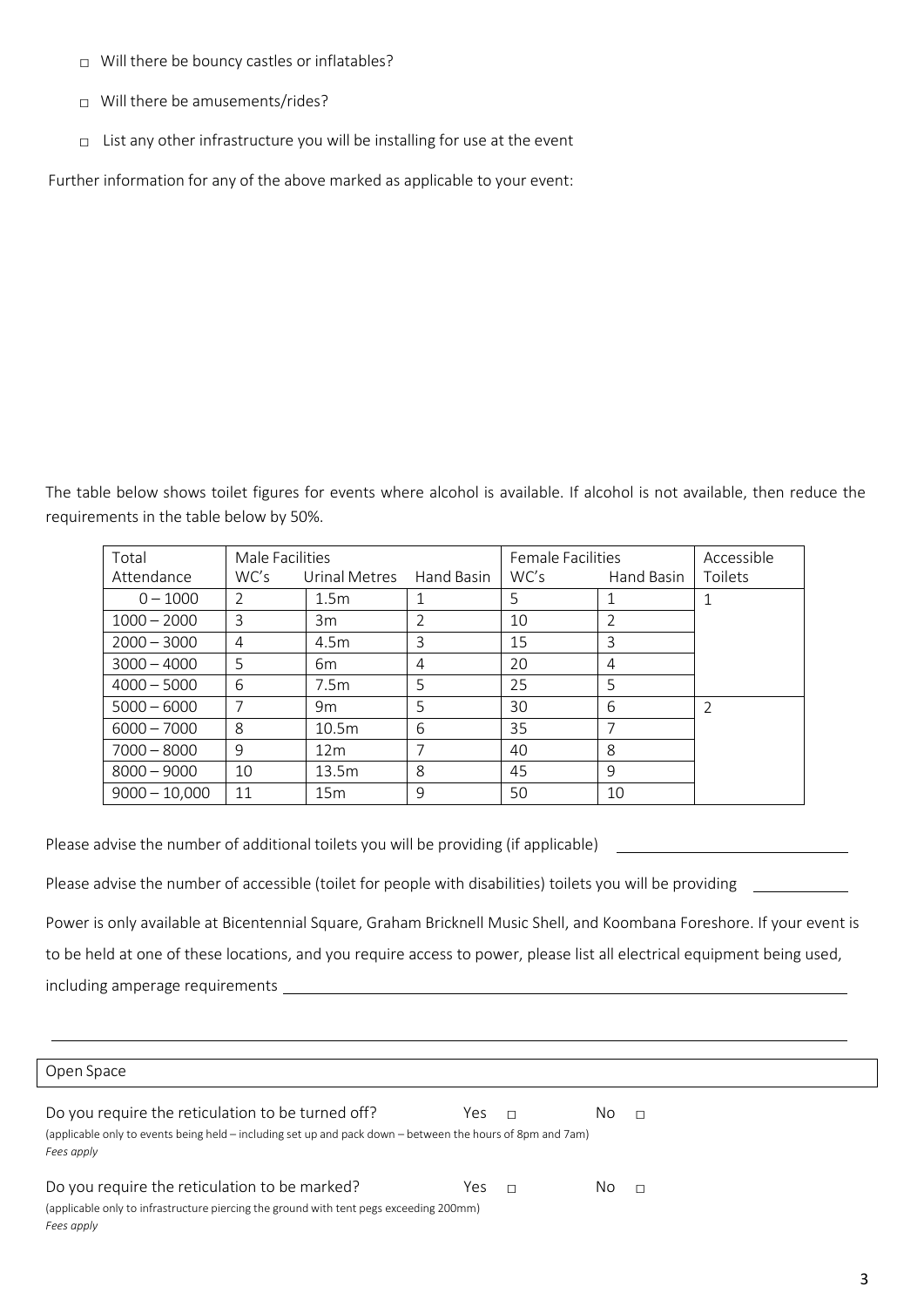| <b>Traffic Management</b>                                                                                                                                                                                                                                                                                                                                                                                                |               |                           |  |  |  |
|--------------------------------------------------------------------------------------------------------------------------------------------------------------------------------------------------------------------------------------------------------------------------------------------------------------------------------------------------------------------------------------------------------------------------|---------------|---------------------------|--|--|--|
| Do you require closure of any parking bays?<br>Fees apply                                                                                                                                                                                                                                                                                                                                                                | Yes<br>$\Box$ | No.<br>$\Box$             |  |  |  |
| Are there enough parking bays for event attendees?                                                                                                                                                                                                                                                                                                                                                                       | Yes<br>$\Box$ | No<br>$\Box$              |  |  |  |
| Do you require an open space area to be used as a temporary parking location?<br>Yes<br>No.<br>$\Box$<br>$\Box$<br>If yes, please submit a map showing parking plan which includes a map identifying where vehicles are entering, exiting, where vehicles are permitted and prohibited,<br>and where traffic wardens will be stationed. A pedestrian plan will also be required showing alternative pedestrian pathways. |               |                           |  |  |  |
| Will any public roads be closed? If yes, please provide further details ___________________________                                                                                                                                                                                                                                                                                                                      |               |                           |  |  |  |
| If roads are to be closed, have you attached your Traffic Management Plan?<br>(mandatory if you have answered Yes to any of the above questions)                                                                                                                                                                                                                                                                         |               | Yes<br>No.<br>$\Box$<br>Л |  |  |  |
| Waste Management                                                                                                                                                                                                                                                                                                                                                                                                         |               |                           |  |  |  |
| It is recommended that you provide one 240L bin per 100 people at your event.<br>Do you require additional litter bins from City of Bunbury? Yes<br>(minimum order of 6 x 240L bins, additional bins can be ordered. One bin is recommended per 100 people)<br>Fees apply                                                                                                                                                | $\Box$        | No.<br>$\Box$             |  |  |  |
| Please advise the number of bins required and date of delivery _________                                                                                                                                                                                                                                                                                                                                                 |               |                           |  |  |  |
| Accessibility                                                                                                                                                                                                                                                                                                                                                                                                            |               |                           |  |  |  |

We encourage all event organisers to consider how accessible and inclusive their event is to all members of the community. This includes but is not limited to ramp access, accessible toilets, clear and easy to understand signage, path access for wheelchairs, viewing areas for people in wheelchairs, accessible parking options, and food and drink services being easily accessed or reached. More information can be found by visiting this link: [http://www.disability.wa.gov.au/understanding-disability1/understanding-disability/accessibility/services\\_events/](http://www.disability.wa.gov.au/understanding-disability1/understanding-disability/accessibility/services_events/)

Please explain how you plan to make your event accessible and inclusive to all members of the community:

Additional Information

Please provide any further information you believe relevant to your application, which has not already been stated: